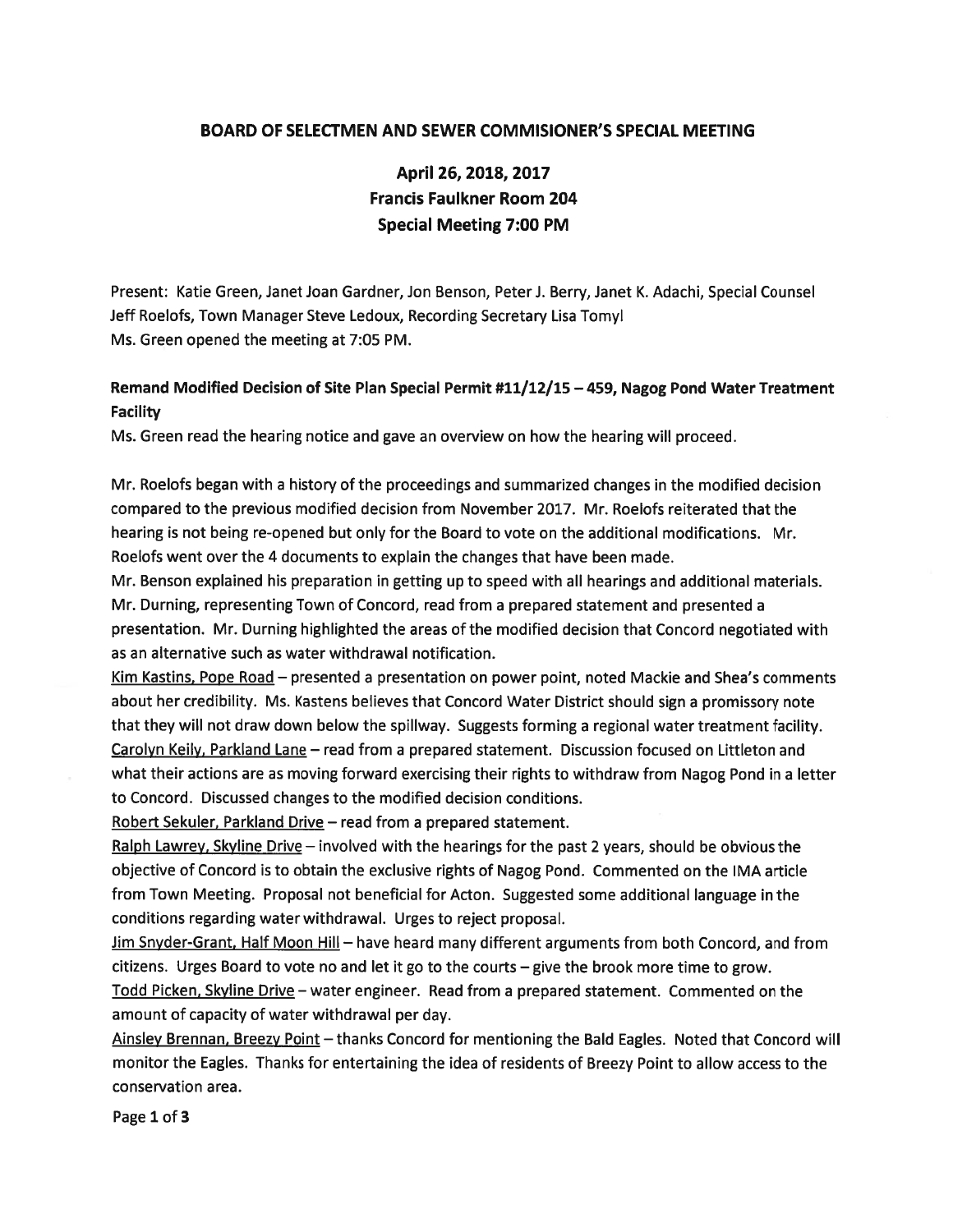Lillian Stokes, Skyline Drive - thanks Ainsley regarding the Eagle documentation. Likes that Eagles have chosen Nagog Pond for nesting. Eagles are protected by the Bald Eagle Protection Act. Make sure Concord coordinates with the Fish and Game Wildlife.

Peter Shanahan, 128 Nonset Path - works with OARS. Questioned about damage in or adjacent to Nagog Pond. Questioned if Nagog Brook is considered adjacent. JR  $-$  it was left vague in the conditions in case something came up. Concerned about the deep (pipe) intake in the pond.

MaryLynn Miller - confused about legal language. Concerned about the future withdrawl from Nagog Pond. Feels the Board should be concerned about securing water rights.

Virginia Harris, 13 Orchard Drive — as constituent the Board should vote no on decision.

Terra Freidrichs, West Acton — questioned if document was drafted by Concord — mentioned about injurious portion. Urges board to go on record to not permit.

Barry Rosen — read from <sup>a</sup> prepare<sup>d</sup> statement. Noted Concord Water District as being non-responsive to meeting requests with Acton Water District. Disagrees that Concord is <sup>a</sup> goo<sup>d</sup> steward of the environment.

Ms. Adachi — has not heard any new information that would change her mind to suppor<sup>t</sup> the decision. Commented on the comments from emails, and public comments.

Mr. Berry — inappropriate for <sup>a</sup> submittal (from Mackie Shea) to attack <sup>a</sup> single person and allow the (Concord) Selectmen to applaud the attack. Mentioned the Zoning Bylaw from 1988. Under some constraint regarding following what is allowed under the zoning bylaw whether people like it or not. Supports the revised agreement.

Mr. Benson —The issue is not about Concord's right to withdraw from Nagog Pond. We are here as <sup>a</sup> permitting board. The decision is whether the <sup>p</sup>lan fits the zoning bylaw. Cannot exceed our authority to impose conditions outside the scope. Will suppor<sup>t</sup> in favor of the modified decision.

Ms. Gardner — Continues to vote against the decision. Feels there are some issues that are not resolved.

Ms. Green thanked residents for their active engagemen<sup>t</sup> for the pas<sup>t</sup> 2.5 years. Stresses that the Selectmen have been listening to concerns and comments from the public and take it into consideration regarding making difficult decisions. Supporting modified decision.

Ms. Adachi moves to close the hearing of Site Plan Special Permit / Use Special Permit #11/20/2015  $-$ 459, <sup>180</sup> & <sup>182</sup> Skyline Drive (Nagog Pond Water Treatment Plant), Mr. Berry seconds. All Ayes.

Ms. Adachi moves to approve the modified decision, Mr. Benson seconds. <sup>4</sup> ayes, <sup>1</sup> nay (Ms. Gardner).

Ms. Gardner moves to adjourn, Ms. Adachi seconds. All Ayes. Meeting adjourn at 9:45 PM.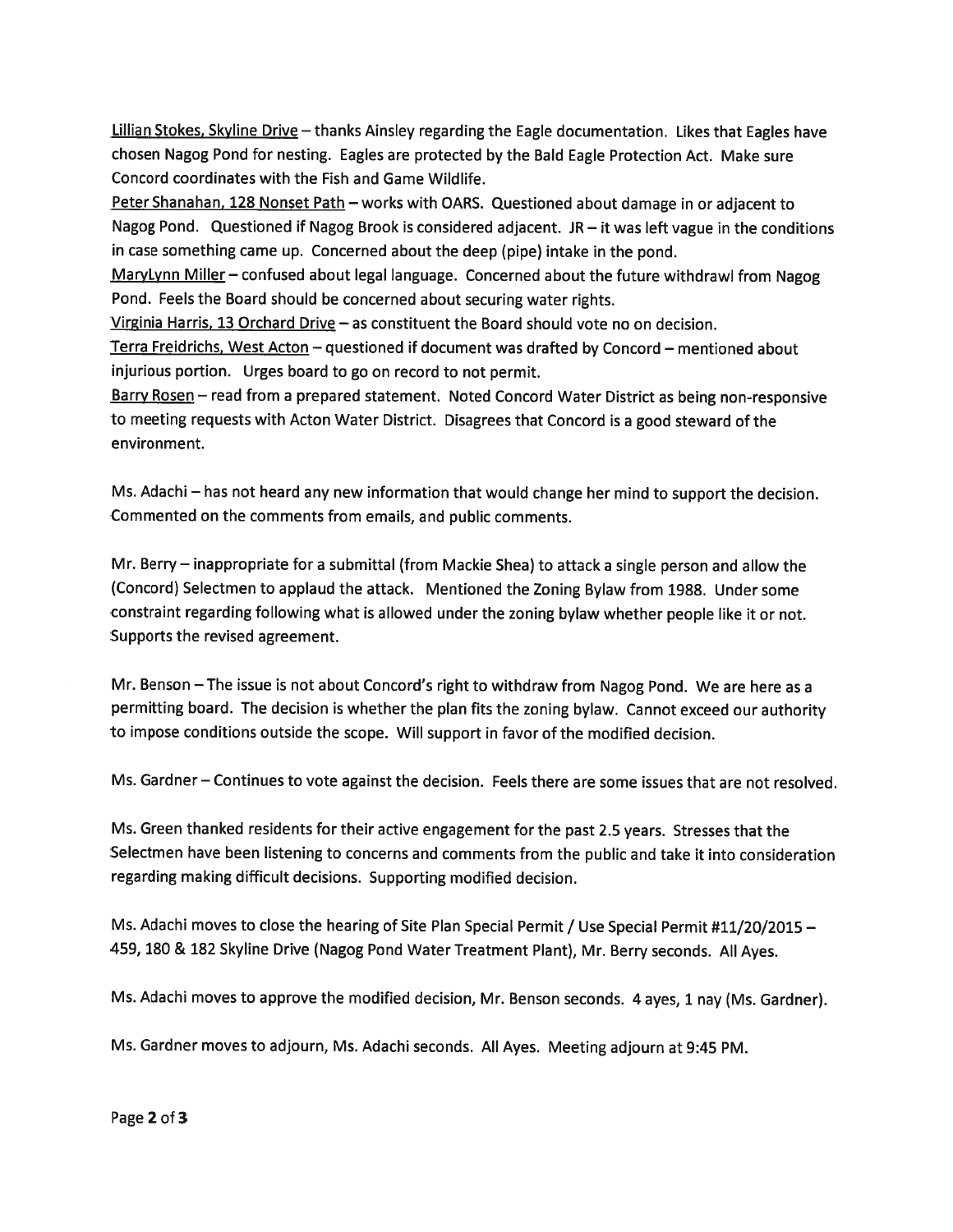#### Meeting Schedule for John Mangiaratti

\*meeting times are approximate\*

#### June 5, 2018

18:00 Eva Szkaradek (Town Hall) \SO Lisa Wojick (Town Hall)  $\sqrt{9}$ :00 Mark Hald (Town Hall) 9:30 Corey York / Paul Campbell (rm. 46— here for budget meeting with DPW and Engineering) 10:00 Chief Rich Burrows (PSF 371 Main Street) 10:30 Chief Robert Hart (PSF 371 Main Street)

#### June 12, 2018

8:00 Marianne Fleckner (HR Orientation — rm. 121) 9:00 Andrea Ristine (Red House) 9:30 Brian McMullen (Town Hall) 10:00 Steve Barrett (Town Hall) 10:30 Jennifer Friedman (Citizen's Library <sup>21</sup> Windsor Aye)

June 19, 2018

8:00 Frank Ramsbottom (Town Hall)

8:30 Tom Tidman (Town Hall)

9:00 Sheryl Ball (Town Hall)

9:30 Roland Bartl (Town Hall)

10:00 Selby (Town Hall)

10:30 Cathy Fochtman (50 Audubon Drive)

11:00 Heather York (30 Sudbury Road)

11:30 Sharon Mercurio (30 Sudbury Road)

12:00 James MacRae / Laura Ducharme/ Doug Halley (30 Sudbury Road)